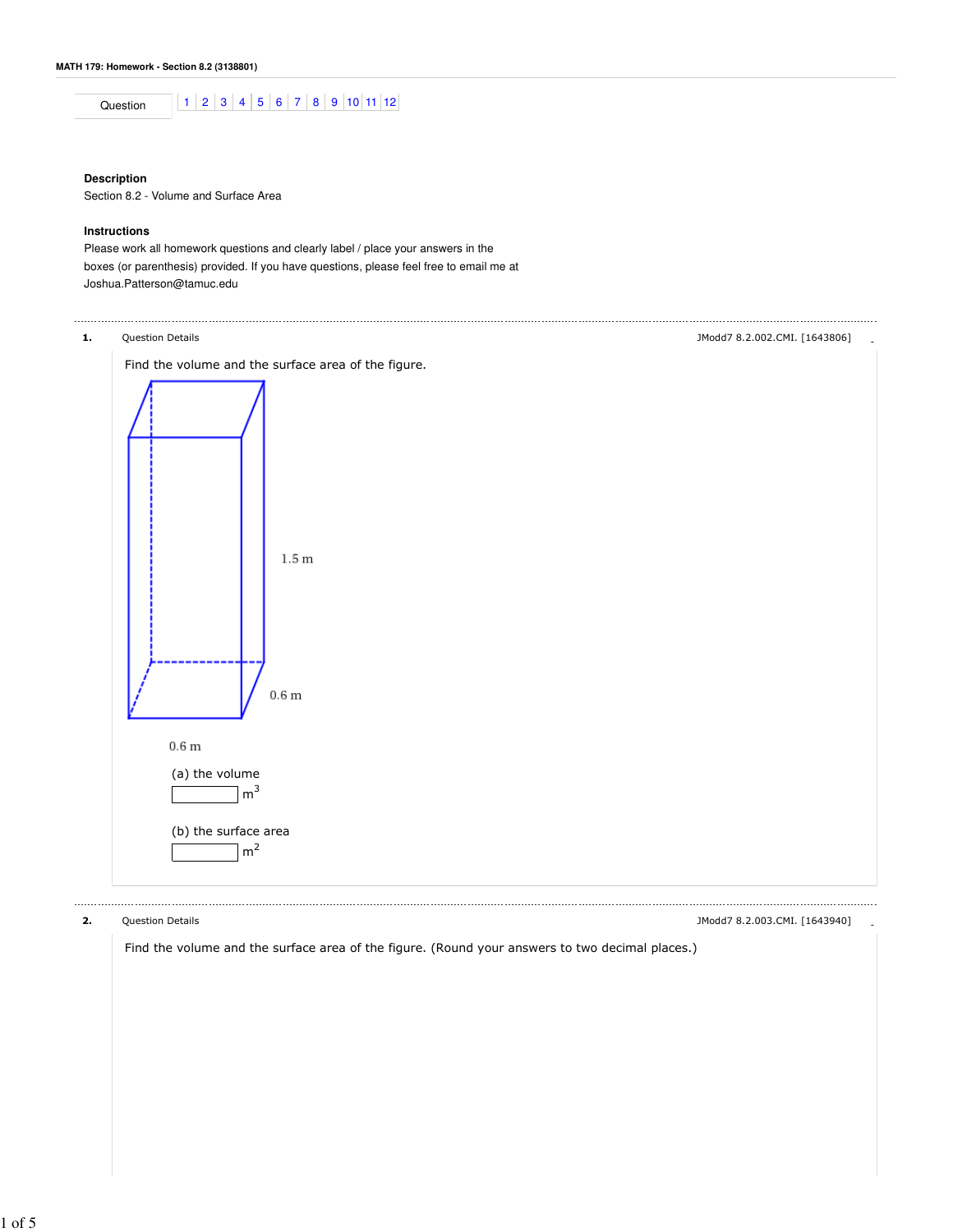

**3.** Question Details **All and Struck and Struck and Struck and Struck and Struck and Struck and Struck and Struck and Struck and Struck and Struck and Struck and Struck and Struck and Struck and Struck and Struck and Stru** 



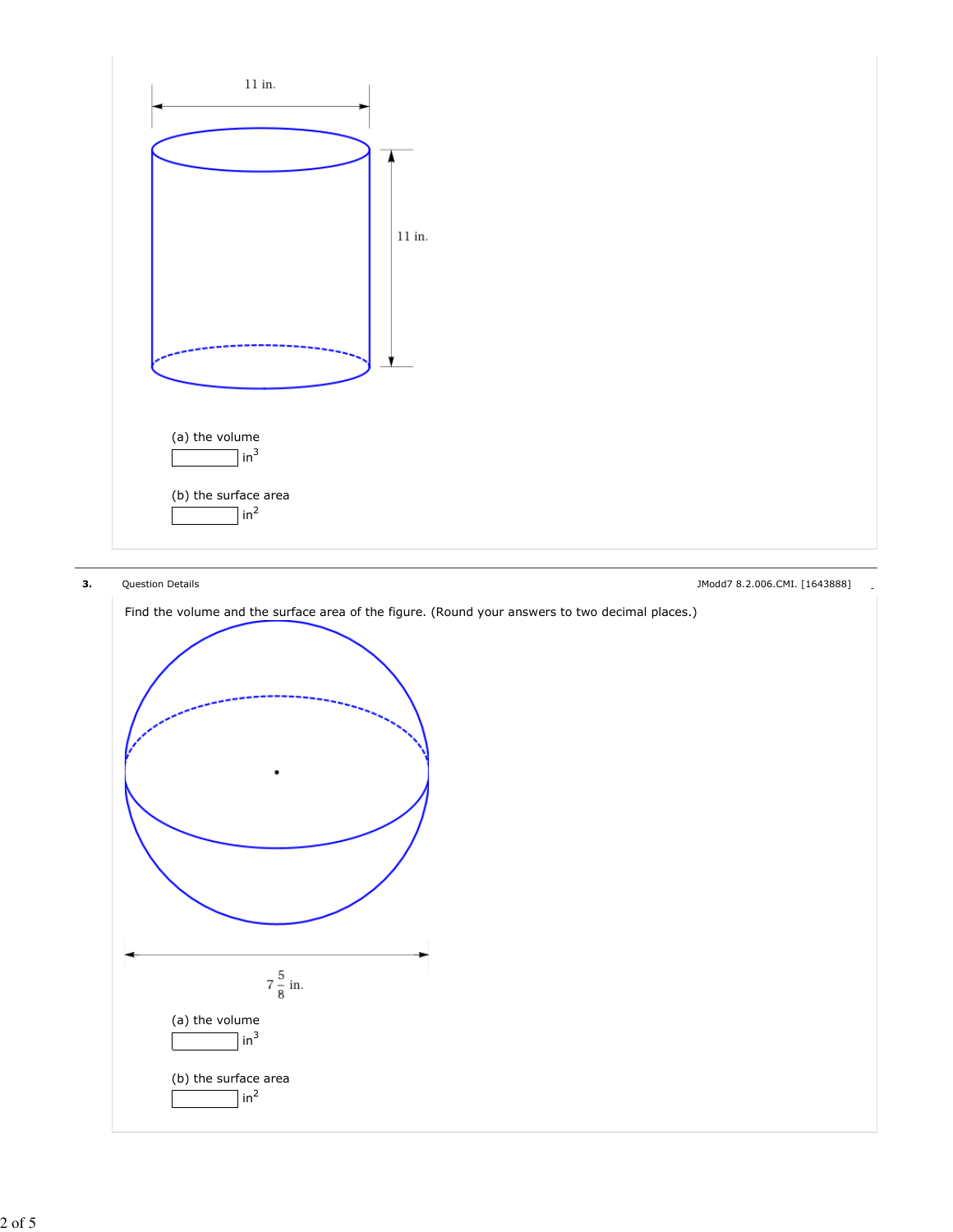



**7.** Question Details **All and Struck and Struck and Struck and Struck and Struck and Struck and Struck and Struck and Struck and Struck and Struck and Struck and Struck and Struck and Struck and Struck and Struck and Stru** 

From a 12-inch-by-18-inch piece of cardboard, 1.5-inch-square corners are cut out, as shown in the figure below, and the resulting flaps are folded up to form an open box. Find the volume and the external surface area of the box.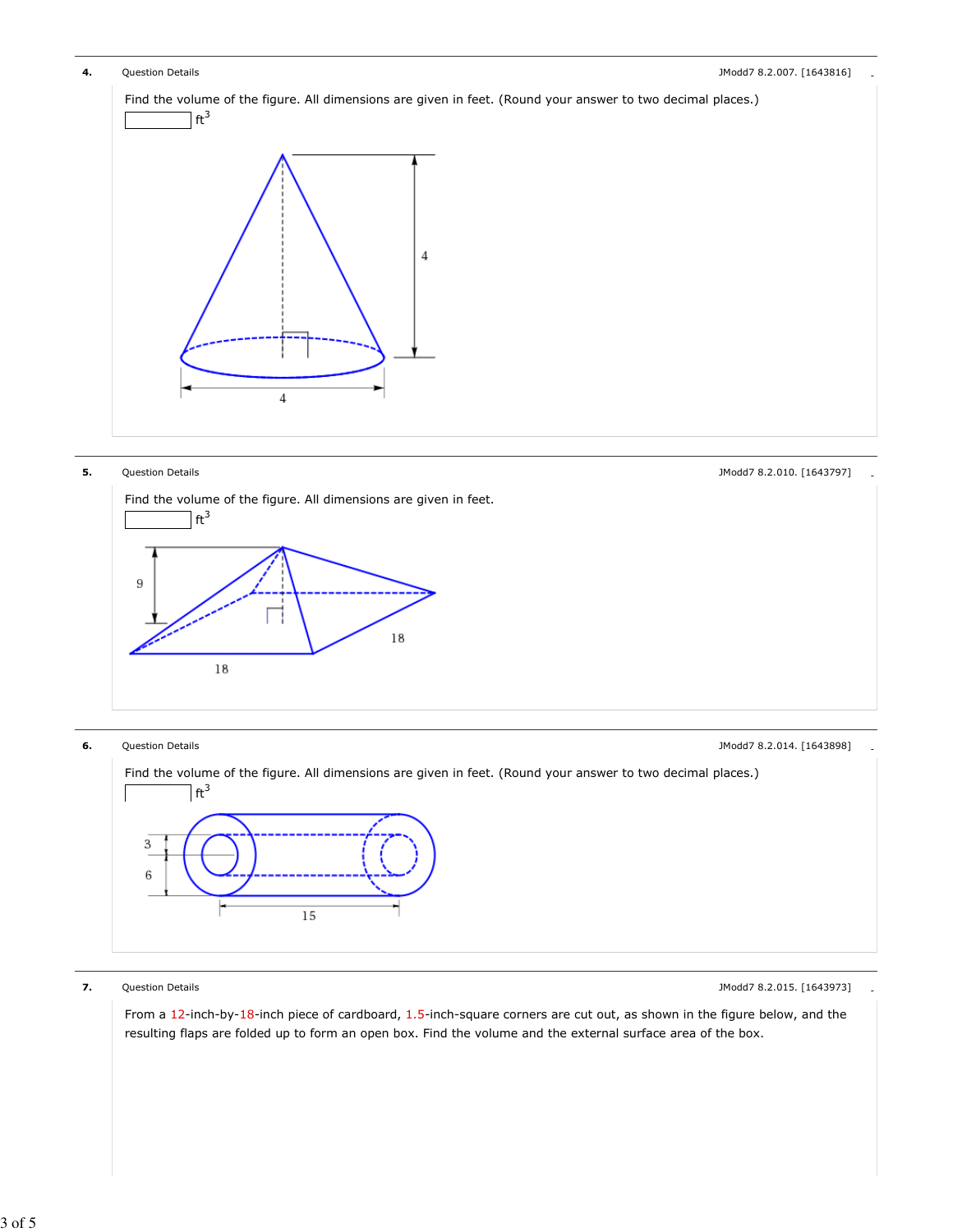

**8.** Question Details **- All and Struck and Struck and Struck and Struck and Struck and Struck and Struck and Struck and Struck and Struck and Struck and Struck and Struck and Struck and Struck and Struck and Struck and St** 

A propane gas tank consists of a cylinder with a hemisphere at each end. Find the volume of the tank if the overall length is 5 feet and the diameter of the cylinder is 2 feet, as shown in the figure. (Round your answer to two decimal places.)



**9.** Question Details **- Example 2.2.019. [1643836]** . [1643836] .

| A regulation baseball (hardball) has a circumference of 9 inches; a regulation softball has a circumference of 12 inches.<br>(Round your volumes and surface areas to two decimal places, and round your percentages to the nearest whole number.) |
|----------------------------------------------------------------------------------------------------------------------------------------------------------------------------------------------------------------------------------------------------|
| (a) Find and compare the volumes of the two types of balls.<br>$in^3$<br>hardball<br>$in^3$<br>softball                                                                                                                                            |
| The volume of a softball is<br>% ---Select--- than that of a hardball.                                                                                                                                                                             |
| (b) Find and compare the surface areas of the two types of balls.<br>in <sup>2</sup><br>hardball<br>in <sup>2</sup><br>softball                                                                                                                    |
| The surface area of a softball is<br>Ⅰ% ---Select--- than that of a hardball.                                                                                                                                                                      |